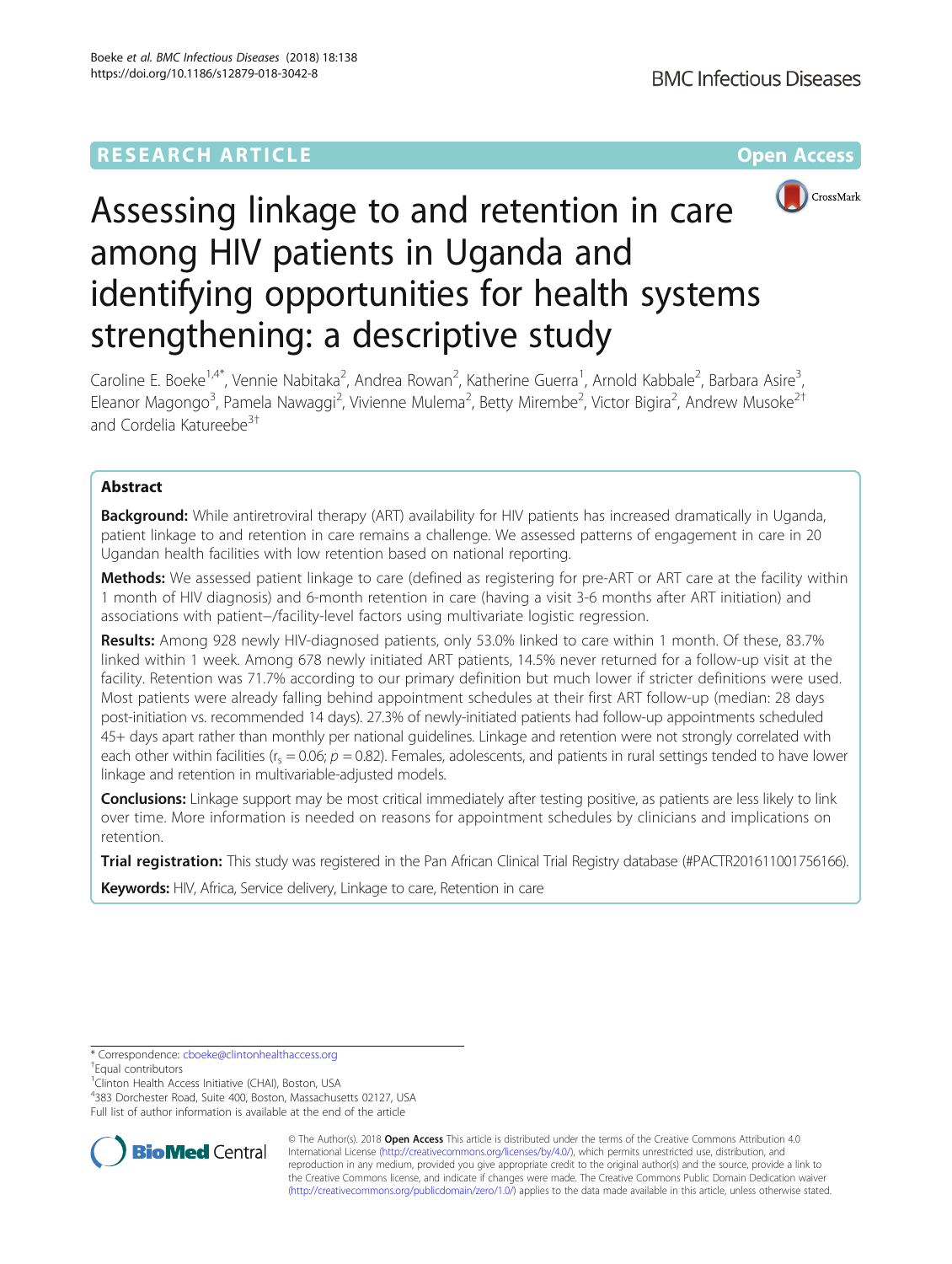## Background

Antiretroviral therapy (ART) coverage for HIV patients has been increasing steadily in Uganda. Of the estimated 1.5 million people living with HIV in Uganda in 2015, [[1](#page-7-0)] approximately half were on ART [\[2\]](#page-7-0). Coverage has increased due to targeted testing in high-risk populations, improving linkage to care systems, Option B+ programs (2013 onwards) and treatment of all pediatric patients (2014 onwards). In January 2017, the Uganda Ministry of Health (MOH) began to scale up a national Test and Start program to provide ART for all patients regardless of CD4 count or clinical stage. Despite these tremendous gains in treatment accessibility and scale-up, linkage to care among patients who test positive and retention in care among patients on treatment remains a challenge. Based on recent government data, national 12-month retention after ART initiation for all populations is 75.5%, with some geographic variation, [[3](#page-7-0)] and other recent studies in Uganda have reported retention ranging from  $\sim$  75 to  $\sim$ 90% in pediatric patients and adults [[4](#page-7-0)–[6](#page-7-0)]. However, some facilities report substantially lower retention than average. The percentage of patients in the general population who link to care after testing positive has not been well described, although studies in key populations have cited very low linkage [[7](#page-7-0)–[10](#page-7-0)].

High attrition rates pose a serious concern to HIV programs as treatment discontinuation leads to increased viral load and associated increases in morbidity, mortality, incidence of drug resistance and risk of transmission, ultimately undermining the benefits achieved from implementing treatment programs. Additionally, high attrition will require costly efforts to re-find and reinitiate patients to meet and sustain Uganda's ART scaleup targets. Thus, there is an increasing need for focused attention on linkage to and retention in care to improve patient outcomes and successfully control Uganda's HIV epidemic.

A number of groups have studied barriers to linkage to and retention in ART care in Uganda and neighboring countries. Barriers reported by patients included transportation costs, long wait times, and stigma [\[11\]](#page-7-0). In one Ugandan study, poverty, unemployment, and residence in rural areas were associated with greater loss to follow-up in a pre-ART program [[12\]](#page-7-0). Several studies have observed poorer retention among the sickest patients (as defined by CD4 count, staging, opportunistic infections, and other factors), perhaps suggesting that some patients who were considered lost to follow-up (LTFU) had actually died or were too sick to travel to facilities for care [\[4](#page-7-0), [13,](#page-7-0) [14\]](#page-7-0). However, limited information is available on the facility-level factors that predict linkage and retention.

More evidence is needed on the patterns around and predictors of patient engagement in care in order to generate evidence on scalable and sustainable interventions for improvement. We retrospectively assessed patient linkage to and retention in care and service delivery barriers among 20 health facilities in Central Uganda. While this group of facilities is not nationally representative, the findings from this analysis can help to identify patterns in poorly performing facilities and opportunities for health systems strengthening.

## **Methods**

## Study design

Twenty facilities with low retention were randomly selected across 14 districts in Central Uganda (region chosen due to logistical feasibility) to participate in a study involving an intervention to promote proactive follow-up and counseling practices. Facility eligibility criteria included offering ART to pediatric and adult patients starting January 1, 2015 or earlier, demonstrating a low estimated annual retention among patients on ART (35-75% in 2015 in calculations using national District Health Information System (DHIS) 2 estimates), and having a high ART patient volume (> 120 patients enrolled in 2015 according to DHIS 2). All eligible facilities were level III or IV, medium-sized health facilities offering general services but no specialized services. Eligible facilities located on islands ( $n = 4$ ) were excluded for logistical reasons and one specialized mental health center was excluded.

Data were retrospectively collected on the previous 9 months using standard testing and treatment registers and patient care cards at each facility. We also collected data from ART in-charges on current practices at each facility to counsel patients and follow up/track patients who missed appointments as well as challenges with the current patient follow-up and counseling systems. Data were collected electronically by professional data collectors and senior study staff using SurveyCTO software (2016 Dobility, Inc., Cambridge, Massachusetts) on tablets.

## Linkage to care

Patients of all ages who tested HIV-positive at study facilities between December 25, 2015 and June 25, 2016 were sampled for inclusion in the linkage assessment. Based on preliminary power calculations, data collectors systematically sampled HIV-positive patients in the HIV Testing and Counselling Register such that a minimum of 40 patients were sampled per facility and the smallest possible number of patients beyond that were sampled. However, all pediatric patients were sampled. Also, if the number of patients testing during the relevant time period was less than 60 patients, all patients were sampled. Pre-ART and ART registers were assessed in the 3 months after diagnosis to confirm which HIV-positive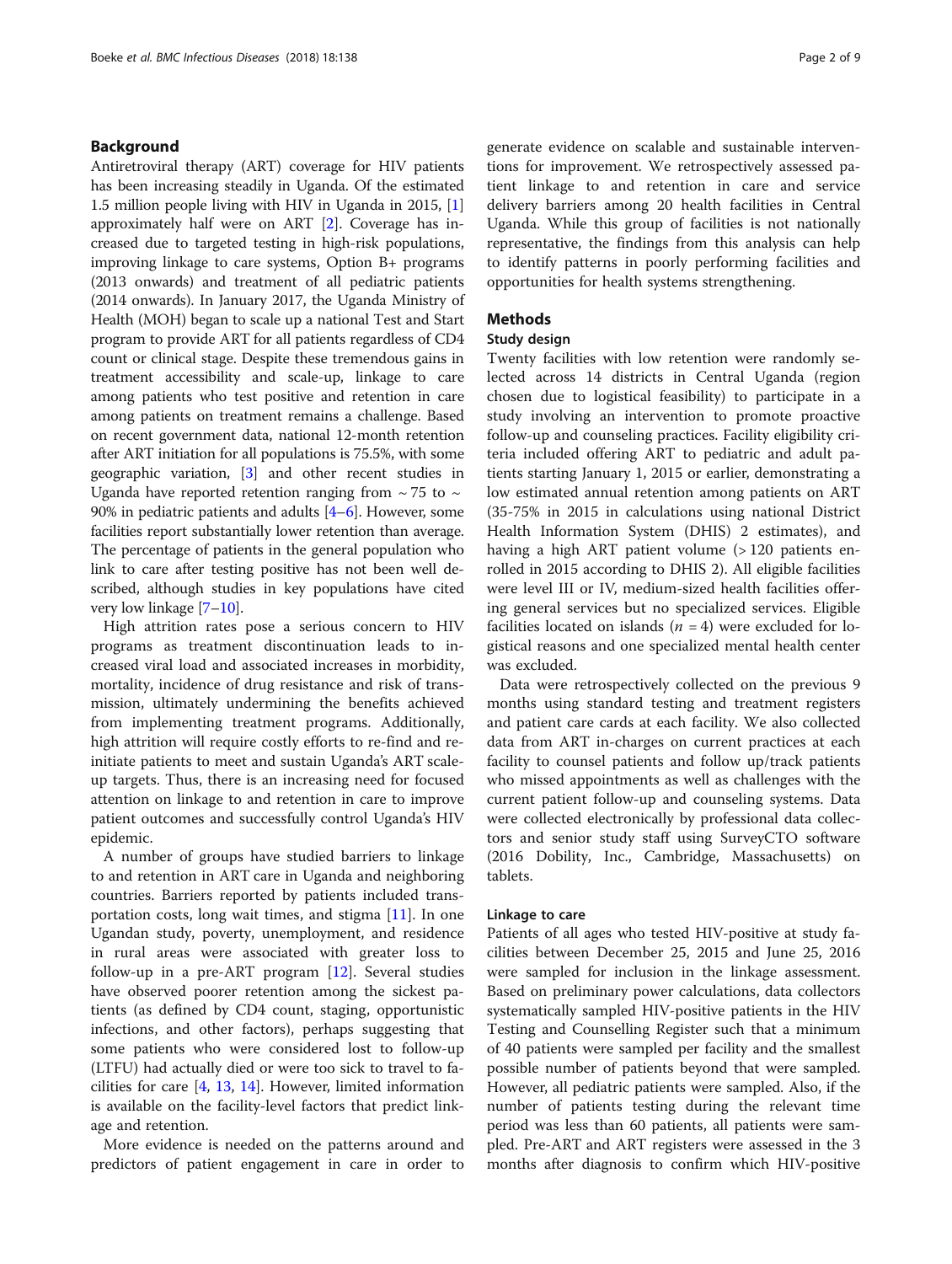patients linked to care at the facility. Due to logistical and budgetary constraints, it was not feasible to follow up at other facilities to search for patients who did not link to care at the facility where the test was conducted.

The primary definition of linkage to care was defined as registering for pre-ART or ART care at the facility within 1 month (30 days) of HIV diagnosis, as the WHO recommends timely linkage to care to ensure that patients access appropriate treatment as soon as possible [[15,](#page-7-0) [16](#page-7-0)]. Patients who self-reported transferring to another facility for care or reportedly died during followup were excluded from the measure of linkage, as were patients with unknown dates of linkage. We also assessed linkage within 3 months (90 days) of diagnosis to match the definition used in previous studies [[7](#page-7-0), [17](#page-7-0), [18\]](#page-8-0) as well as shorter time windows.

## Retention in care

All patients (of all ages) who initiated ART at study facilities between December 25, 2015 and March 25, 2016 and were listed on the ART register were included in the retention assessment. Data on patient demographics and scheduled and attended ART appointments through 6 months post-initiation were extracted from patient care cards.

Our a priori primary definition of 6-month retention was attending at least 6 ART appointments in the first 6 months after ART initiation. This represents full adherence to the ART visit schedule in the National ART Guidelines as of 2016, in which patients should attend an ART appointment 2 weeks after ART initiation and monthly thereafter for the first year after initiation. Revised guidelines in 2017 required appointments at 2 weeks, monthly for 3 months, and quarterly thereafter. We also assessed six-month retention according to the Uganda MOH definition: Having a visit within the previous quarter (3-6 months after ART initiation). To understand patient appointment spacing, we calculated median number of patient appointments over 6 months and compared appointment spacing to national guidelines.

This analysis is from the baseline assessment and includes pre-intervention data from December 2015- September 2016.

## Statistical analysis

Proportions and medians/interquartile ranges (IQR) were calculated to describe program and patient characteristics. Predictors of linkage and retention were assessed using logistic regression models using cluster-robust standard errors given facility-level data clustering. The missing indicator method was used to account for missing data [[19](#page-8-0)]. Variables that were statistically significant or borderline significant in univariate analyses were included in the multivariable model. The correlation between linkage and retention at facilities was calculated using a Spearman's correlation coefficient. Analyses were completed in StataSE 13 (College Station, Texas) and Microsoft Excel 2011 (Seattle, Washington).

## Results

Detailed description of the patient follow-up practices at study facilities and challenges identified can be found in Supplemental Digital Content (Additional file [1](#page-7-0)).

## Linkage to care

Linkage was assessed among 928 newly diagnosed HIV patients across the 20 study facilities (Table [1](#page-3-0)). Of the 949 patients in the dataset, 20 HIV-positive patients selfreported transferring to another facility for care and 1 reportedly died following diagnosis; these patients were excluded from the primary analysis. The median (IQR) age of the patients was 29 (21-38) years. 60.0% of patients were female. Among patients who linked to care with known stage, 6.2% were stage III or IV at diagnosis. 29.1% of patients linked to care on the day of HIV diagnosis, 53.0% linked within 1 month, and 55.6% linked within 3 months. Figure [1](#page-3-0) shows time to linkage to care and Additional file [2:](#page-7-0) Table S1 shows alternative definitions of linkage to and retention in care. The median (IQR) time to linkage was 0 (0-6) days. Among patients who linked within 3 months of diagnosis, most (83.7%) linked within 1 week.

In univariate models, linkage was slightly lower in women than men, although the difference was not statistically significant (50.4% vs. 56.9%;  $p = 0.08$ ) and was poorest in adolescents (ages 10-18 years) compared to adults (ages 19-48 years) (39.7% vs. 53.5%;  $p = 0.03$ ). In particular, adolescent females had the lowest linkage (35.5%) of any sex/age category combination. In addition, in univariate models, significantly lower linkage to care was seen in rural/remote facilities compared to semi−/peri-urban facilities (49.7% vs. 59.6%,  $p = 0.04$ ). No differences were seen by facility level, the number of days per week that ART was offered at the facility, or the number of expert clients at the facility. We also assessed other facility-level characteristics such as year of start of implementation of ART program, and reports of stockouts, but these variables were not associated with linkage to care. In multivariable models, significantly lower linkage was seen in adolescents and in patients in rural settings.

## Retention in care

Six-month retention was calculated among 678 patients newly initiated on ART (Table [2\)](#page-4-0). Twenty-four patients were excluded from the original dataset of 713 patients because they self-reported transferring to another facility and 11 were excluded because they reportedly died over the 6 months of follow-up. The median (IQR) age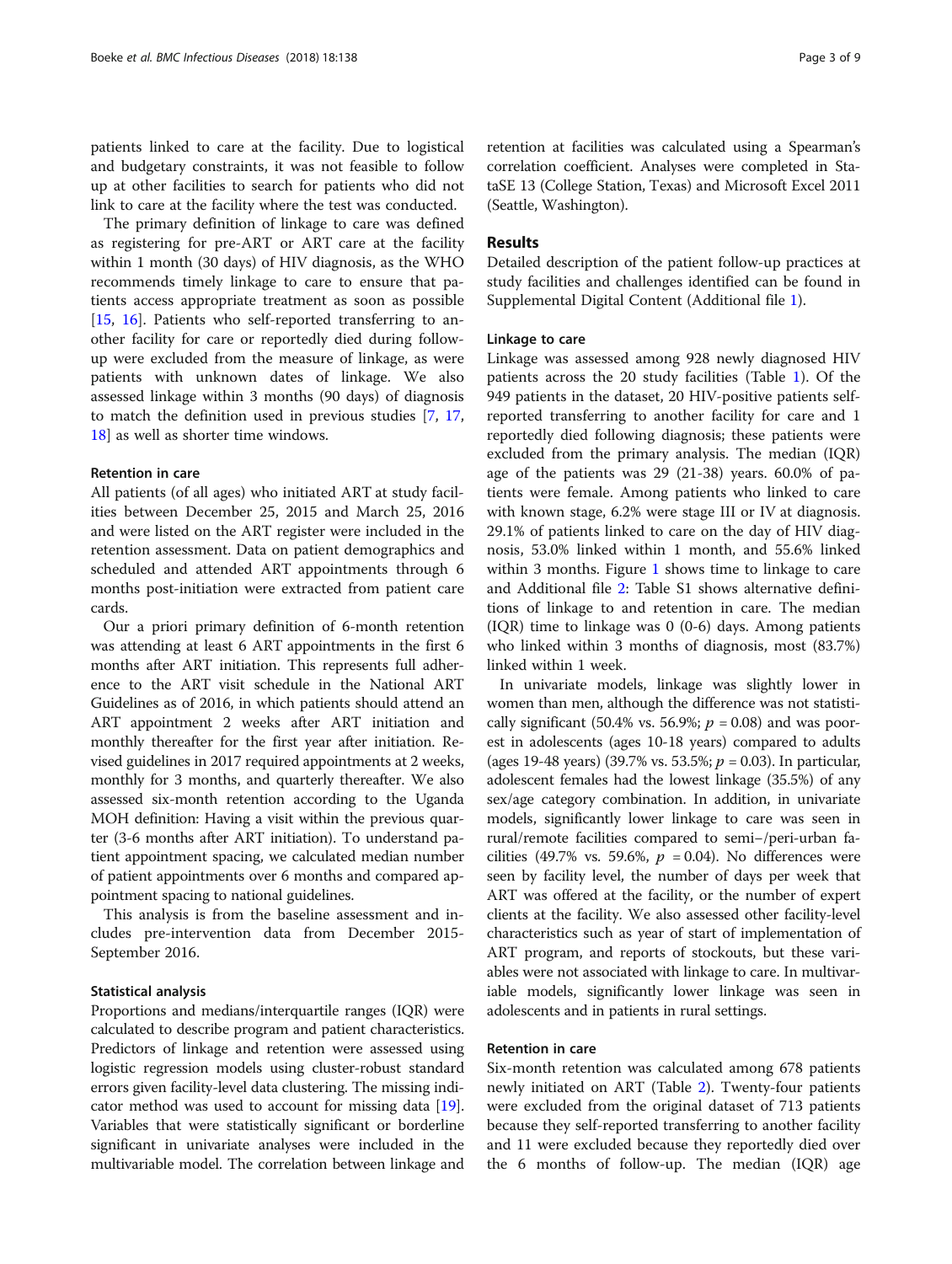| Characteristic                            | $\mathbb N$ | N (%) linked to care within 1 month | Univariate OR (95% CI) | $p$ -value | Multivariate OR (95% CI) | $p$ -value |
|-------------------------------------------|-------------|-------------------------------------|------------------------|------------|--------------------------|------------|
| Sex                                       |             |                                     |                        |            |                          |            |
| Female                                    | 557         | 50.4%                               | $0.77(0.58-1.03)$      | 0.08       | $0.80$ (0.60-1.06)       | 0.12       |
| Male                                      | 371         | 56.9%                               | Ref                    |            | Ref                      |            |
| Age group                                 |             |                                     |                        |            |                          |            |
| $<$ 10 years                              | 73          | 57.5%                               | 1.21 (0.81-1.82)       | 0.35       | 1.10 (0.73-1.67)         | 0.65       |
| 10-18 years                               | 78          | 39.7%                               | 0.59 (0.36-0.96)       | 0.03       | 0.58 (0.35-0.96)         | 0.03       |
| 19-48 years                               | 688         | 53.5%                               | Ref                    |            | Ref                      |            |
| 49+ years                                 | 74          | 64.9%                               | 1.65 (0.95-2.86)       | 0.07       | 1.61 (0.94-2.75)         | 0.08       |
| Missing                                   | 15          | 66.7%                               | $\qquad \qquad -$      |            |                          |            |
| Clinical stageb                           |             |                                     |                        |            |                          |            |
|                                           | 290         | $\equiv$                            |                        |            |                          |            |
| $\vert\vert$                              | 90          | $\overline{\phantom{0}}$            |                        |            |                          |            |
| III or IV                                 | 25          | $\qquad \qquad -$                   |                        |            |                          |            |
| Missing                                   | 523         | $\overline{\phantom{0}}$            |                        |            |                          |            |
| Facility location                         |             |                                     |                        |            |                          |            |
| Rural/remote ( $n = 14$ )                 | 616         | 49.7%                               | $0.67(0.46-0.98)$      | 0.04       | $0.64$ (0.43-0.95)       | 0.03       |
| Semi-/peri-urban ( $n = 6$ )              | 312         | 59.6%                               | Ref                    |            | Ref                      |            |
| Facility size of expert client staff pool |             |                                     |                        |            |                          |            |
| 1 or fewer $(n = 3)$                      | 98          | 52.0%                               | $0.88(0.34-2.27)$      | 0.79       | $\overline{\phantom{0}}$ |            |
| 2-4 $(n = 9)$                             | 445         | 51.2%                               | $0.85(0.57-1.25)$      | 0.41       | $\qquad \qquad -$        |            |
| $5+ (n = 8)$                              | 385         | 55.3%                               | Ref                    |            |                          |            |
| Facility level                            |             |                                     |                        |            |                          |            |
| $III (n = 9)$                             | 377         | 52.3%                               | $0.95(0.59-1.52)$      | 0.83       |                          |            |
| $IV (n = 11)$                             | 551         | 53.5%                               | Ref                    |            |                          |            |
| Days ART offered per week                 |             |                                     |                        |            |                          |            |
| $1(n=9)$                                  | 384         | 47.9%                               | $0.83$ $(0.53 - 1.30)$ | 0.41       |                          |            |
| 2-3 $(n = 8)$                             | 394         | 58.1%                               | 1.25 (0.84-1.85)       | 0.28       | $\qquad \qquad -$        |            |
| 4-5 $(n = 3)$                             | 150         | 52.7%                               | Ref                    |            |                          |            |

<span id="page-3-0"></span>Table 1 Patient and facility characteristics in relation to linkage to care<sup>a</sup>

<sup>a</sup>Linkage to care measured within 1 month among 928 patients newly diagnosed with HIV at 20 facilities in Uganda. Logistic regression models used clusterrobust standard errors to account for clustering by health facility. Variables that were statistically significant or borderline significant in univariate models were included in the multivariable models

b Clinical stage data was only available for patients who linked to care; therefore, it was not possible to include this information in the models

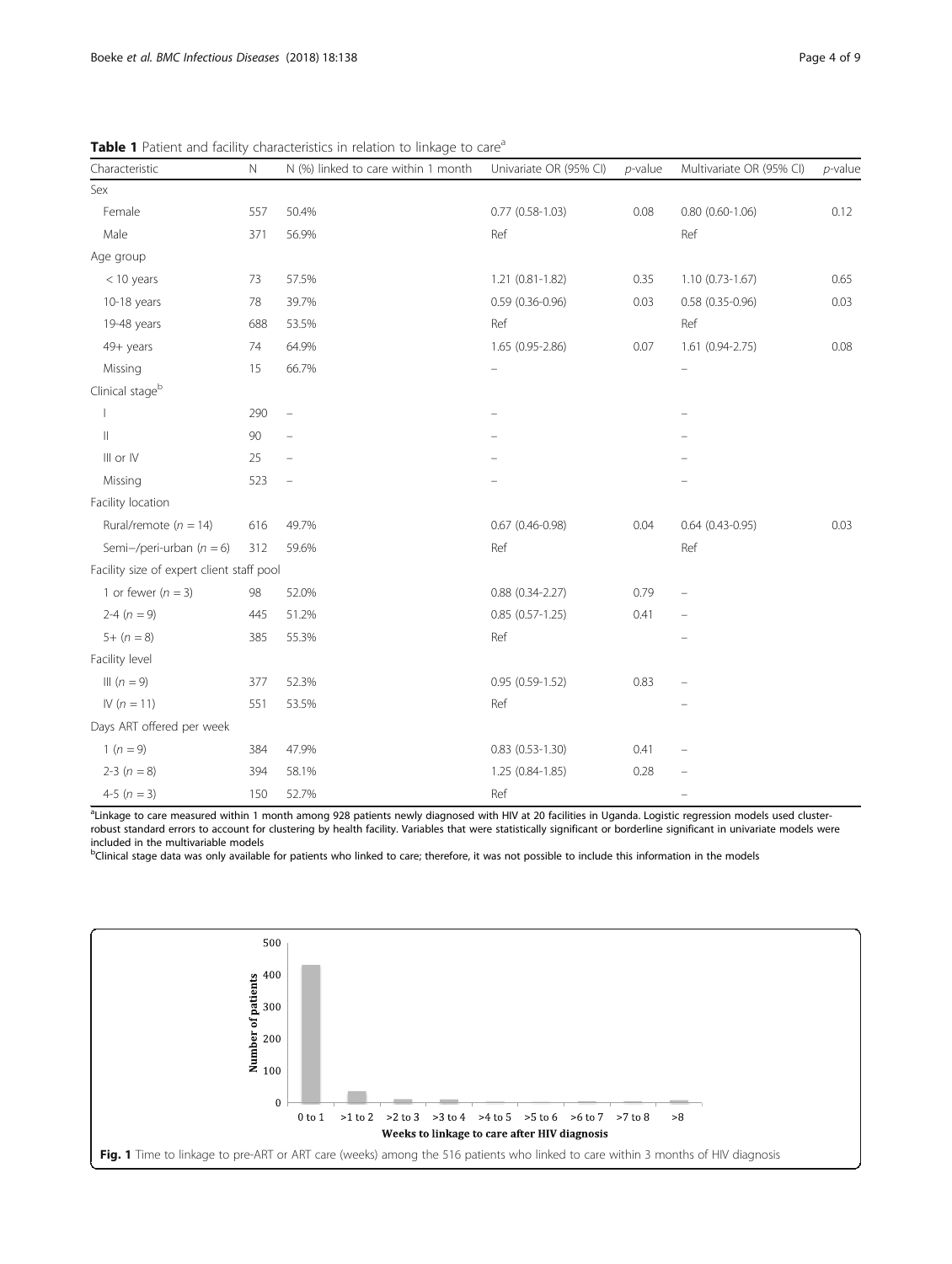| Characteristic                            | $\mathsf{N}$ | N (%) retained in care | Univariate OR (95% CI) | $p$ -value | Multivariate OR (95% CI) | $p$ -value |
|-------------------------------------------|--------------|------------------------|------------------------|------------|--------------------------|------------|
| Sex                                       |              |                        |                        |            |                          |            |
| Female                                    | 408          | 69.4%                  | $0.75(0.58-0.97)$      | 0.03       | $0.76$ (0.60-0.97)       | 0.03       |
| Male                                      | 270          | 75.2%                  | Ref                    |            | Ref                      |            |
| Age group                                 |              |                        |                        |            |                          |            |
| $<$ 10 years                              | 30           | 73.3%                  | 1.08 (0.41-2.84)       | 0.87       | $1.12(0.41 - 3.03)$      | 0.83       |
| 10-18 years                               | 20           | 50.0%                  | $0.39(0.16-0.99)$      | 0.05       | $0.43(0.17-1.06)$        | 0.07       |
| 19-48 years                               | 541          | 71.7%                  | Ref                    |            | Ref                      |            |
| 49+ years                                 | 64           | 79.7%                  | 1.55 (0.79-3.04)       | 0.21       | 1.46 (0.75-2.85)         | 0.26       |
| Missing                                   | 23           | 65.2%                  | $0.74(0.47-1.16)$      | 0.19       | $0.83(0.46-1.49)$        | 0.53       |
| Facility location                         |              |                        |                        |            |                          |            |
| Rural/remote ( $n = 14$ )                 | 389          | 67.6%                  | $0.62$ (0.41-0.93)     | 0.02       | $0.62$ (0.39-0.98)       | 0.04       |
| Semi-/peri-urban $(n = 6)$                | 289          | 77.2%                  | Ref                    |            | Ref                      |            |
| Facility size of expert client staff pool |              |                        |                        |            |                          |            |
| 1 or fewer $(n = 3)$                      | 25           | 64.0%                  | $0.62$ (0.41-0.94)     | 0.03       | $0.82$ $(0.52 - 1.28)$   | 0.37       |
| 2-4 $(n = 9)$                             | 328          | 69.8%                  | $0.81(0.49-1.33)$      | 0.40       | $0.86$ $(0.56 - 1.33)$   | 0.50       |
| $5+ (n = 8)$                              | 325          | 74.2%                  | Ref                    |            | Ref                      |            |
| Facility level                            |              |                        |                        |            |                          |            |
| III $(n = 9)$                             | 189          | 70.9%                  | $0.95(0.63 - 1.42)$    | 0.80       |                          |            |
| IV $(n = 11)$                             | 489          | 72.0%                  | Ref                    |            | $\overline{\phantom{0}}$ |            |
| Days ART offered per week                 |              |                        |                        |            |                          |            |
| $1(n=9)$                                  | 185          | 67.6%                  | $0.72$ (0.48-1.08)     | 0.11       | -                        |            |
| 2-3 $(n = 8)$                             | 380          | 72.9%                  | $0.93(0.54-1.60)$      | 0.79       | ÷                        |            |
| 4-5 $(n = 3)$                             | 113          | 74.3%                  | Ref                    |            | $\overline{\phantom{0}}$ |            |

<span id="page-4-0"></span>Table 2 Patient and facility characteristics in relation to retention in care<sup>a</sup>

<sup>a</sup>Retention in care measured at 6 months among 678 patients newly initiated on ART at 20 facilities in Uganda. Logistic regression models used clusterrobust standard errors to account for clustering by health facility. Variables that were statistically significant in univariate models were included in the multivariable models

among newly ART-initiated patients was 30 (24-39) years. 60.2% of patients were female. 14.5% of patients never returned for a first follow-up appointment after initiation. The median (IQR) number of appointments for patients over 6 months was 4 (2-5). 71.7% of patients were retained at 6 months according to the MOH definition of at least one visit in months 3-6. However, when using a more intensive definition (and our primary definition of retention a priori) of at least six visits by 6 months, only 6.9% of patients adhered to this appointment schedule. Because this value was so low, the MOH definition of retention was used for follow-up analyses. A Kaplan-Meier curve with the proportion of patients in care is shown in Fig. 2; LTFU appeared to accelerate slightly over time.

In univariate models, retention was slightly lower in women compared to men  $(69.4\% \text{ vs. } 75.2\%; p = 0.03)$ and was very low in adolescents versus adults 19-48 years (50.0% vs. 71.7%;  $p = 0.047$ ). Lower retention was observed in rural/remote environments compared to semi  $-p$ eri-urban (67.6% vs. 77.2%,  $p = 0.02$ ), and in facilities with fewer expert clients to provide counseling and

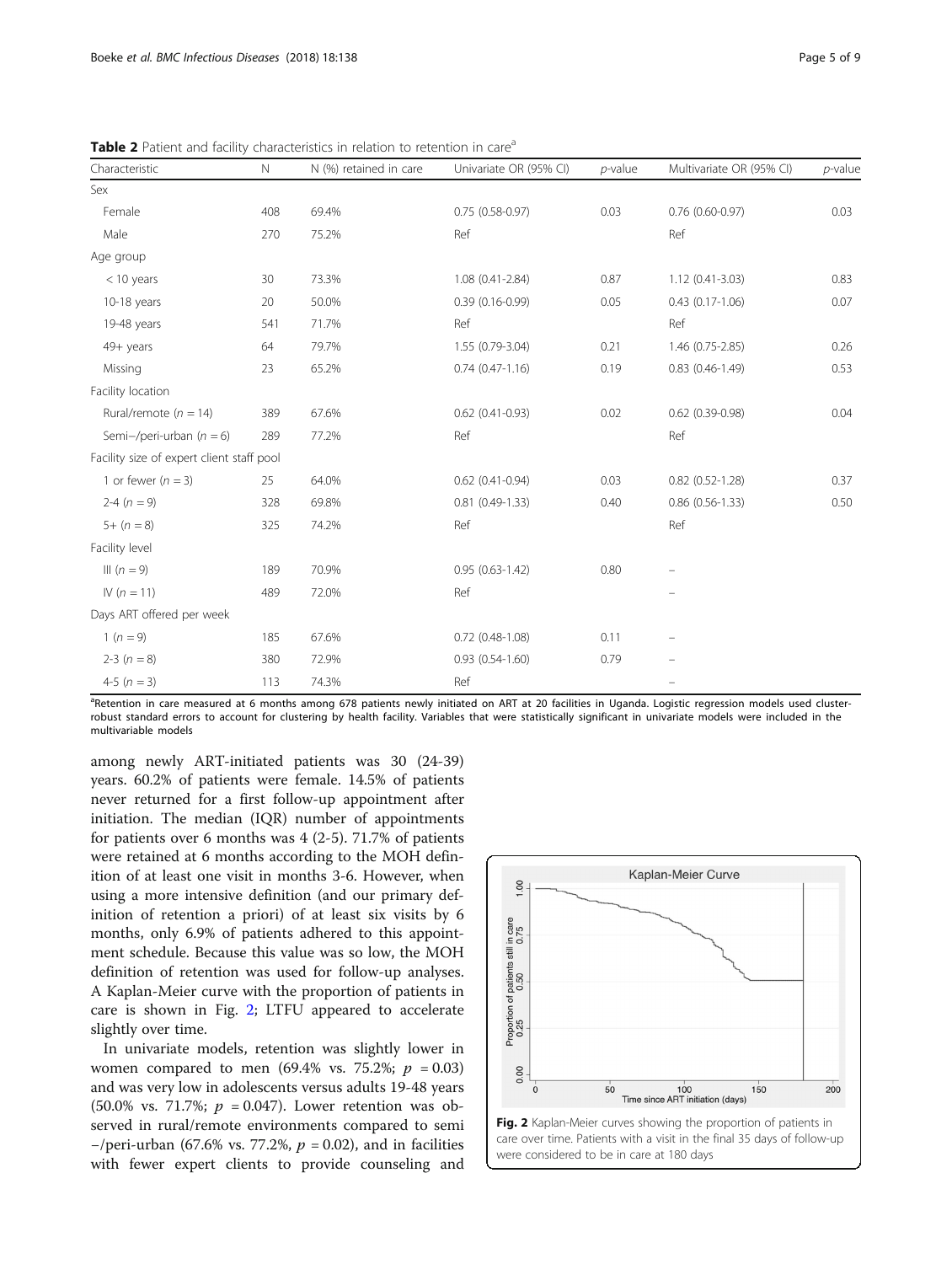follow up with patients who missed appointments (64.0% among facilities with 1 or fewer expert clients vs. 74.2% among facilities with  $5+$  expert clients;  $p = 0.03$ ). Facilities offering ART appointments on fewer days (i.e., once per week compared to 4-5 times) appeared to have slightly lower retention, although this was not statistically significant. No differences in patient retention were seen by facility level, date of ART program initiation at the facility, or other facility-level characteristics. When all statistically significant characteristics were included in a multivariable model, only female sex and rural location remained statistically significant predictors of low retention.

## Linkage in relation to retention

There was substantial variability in linkage and retention by facility and district. Linkage and retention were not strongly correlated with each other within facilities  $(r_s =$ 0.06;  $p = 0.82$ ). The interclass correlation coefficient (ICC/rho) was 0.047 for linkage and 0.025 for retention. Ninety-eight patients who were found to link to care in the linkage dataset also appeared in the retention dataset. Of those, patients who linked to care within the first week of HIV diagnosis appeared to be more likely to be retained in care compared to patients who linked after 1 week, although with limited statistical power in this analysis, the difference was not statistically significant  $(68.7\% \text{ vs. } 53.3\%; p = 0.18).$ 

#### ART appointment spacing

The median (IQR) time between ART initiation and first follow-up appointment was 28 days (27-42) per person, compared to 14 days as per national guidelines. 27.3% of newly initiated patients had follow-up appointments scheduled at least 45 days apart. This meant that the median (IQR) time between subsequent appointments was 39 (28-56) days per person, versus 28 days as per national guidelines.

## **Discussion**

Linkage and retention were low (53.0 and 71.7%, respectively) at the 20 study facilities in Central Uganda and tended to be lower in women, adolescents, and patients living in rural settings. Lower retention was seen in facilities with 1 or fewer expert clients to follow up with patients who missed appointments compared to 5 or more expert clients, although this association did not remain statistically significant in multivariable models. Of note, most patients who tested positive for HIV and subsequently linked to care did so within 1 week of diagnosis, indicating that linkage support may be most critical in the first week after testing positive. There was substantial variability in linkage and retention between facilities, and linkage was not strongly correlated with retention. Numerous facility-level factors were identified that may have contributed to low linkage and retention, such as poor recordkeeping systems, inadequate funding for patient phone follow-up and home visits, and limited staff. In addition, poor staff supervision and motivation appeared to be an issue at some facilities. Finally, we observed that a substantial proportion of patients appeared to be receiving multi-month appointments in the first months after ART initiation, contrary to current national guidelines.

The low linkage and retention at facilities in this study were not surprising given that these facilities were selected based on suspected poor patient retention based on national reporting and justify increased focus on strengthening health systems at facilities like these. Facility-level inefficiencies and constraints identified by facility staff such as limited funding and staff capacity for phone follow-up and home visits to patients who miss appointments, lack of private space for patient counseling, and stockouts echo common barriers to care in sub-Saharan Africa that have been previously described in the literature [\[20](#page-8-0)–[22\]](#page-8-0). Factors that were found to be significantly associated with lower linkage and retention in this study have been noted previously. Adolescents are known to be a difficult to reach population with high attrition [[23\]](#page-8-0) and deserve greater focus in future interventions to reduce attrition. Overall, a greater number of women are engaged in HIV care, [\[24](#page-8-0), [25](#page-8-0)] consistent with the fact that substantially more of the patients in these datasets were women. The biggest gender gap appears to be due to fewer men than women accessing HIV testing services [[26\]](#page-8-0); most women are diagnosed during routine prenatal testing and thus represent a broader population that may have a similar or slightly lower likelihood of remaining in care once testing positive compared to men, depending on the context. Patients in rural areas may require longer transportation times to get to facilities which could explain why lower linkage and retention were seen in these settings; access to HIV services tends to be lower in rural populations [\[27](#page-8-0), [28\]](#page-8-0). Finally, several of the rural/remote study facilities serve highly mobile patient populations such as fisherfolk living on Lake Victoria and migratory cattle farmers. HIV prevalence among Ugandan fisherfolk is high relative to the general population (15-40%) [[29,](#page-8-0) [30\]](#page-8-0) and fisherfolk are known to have poor linkage (e.g., 38% within 3 months of outreach event-based testing) [[9](#page-7-0)]. Barriers to care in this population include limited healthcare access, quality of care, and social support, high mobility, competing work demands during clinic hours, and stigma [\[9](#page-7-0)], and community-based testing programs appear promising to improve linkage in these communities [\[9\]](#page-7-0). Interventions to improve linkage and retention may need to provide additional support and more patient-centered models of care to women,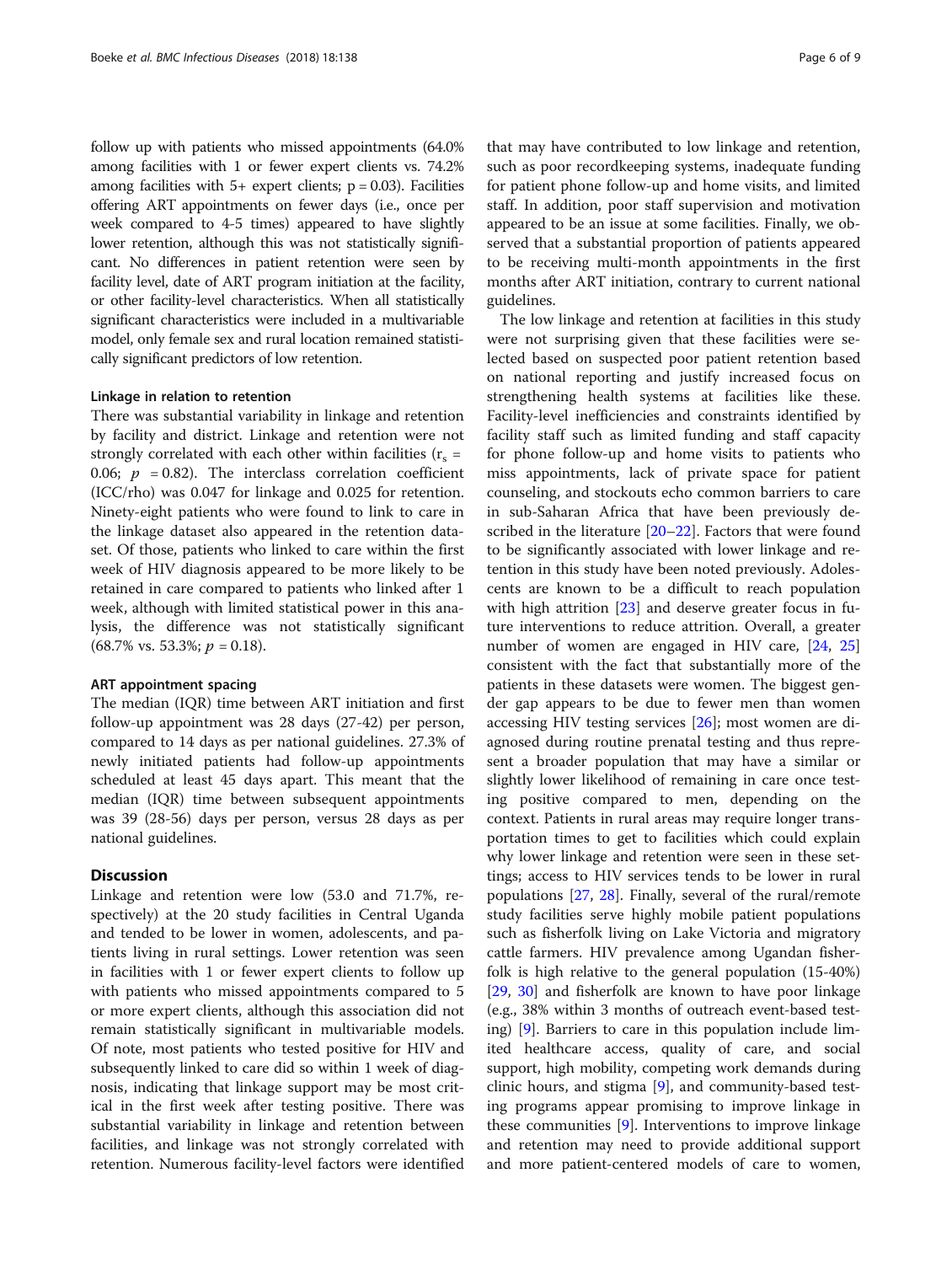adolescents, and patients in rural and highly transitory communities.

Among patients who linked to care within 3 months, most (83.6%) linked within 1 week, suggesting that linkage support may be critical in the first weeks after patients test positive. Patients who linked to care within 1 week appeared to be slightly more likely to be retained in care, although this difference was not statistically significant. Similarly, in the US National Surveillance system, among 20,572 people diagnosed with HIV and linking within 3 months, 81.7% linked within the first month (linkage within 1 week was not assessed) and the percentage of patients achieving viral suppression was higher among patients who linked more quickly [\[31](#page-8-0)]. In addition, in a study of US adolescents, shorter time to linkage was associated with better engagement in care [[32\]](#page-8-0). While it is likely that early linkage is indicative of greater patient motivation, these findings suggest that early supportive engagement with patients may be important to ensure that that they link to care.

The data from this study suggests that some facilities may be scheduling multi-month visits for newly initiated patients, rather than more frequent visits according to national guidelines. This observation should be assessed further, particularly in light of new efforts to promote differentiated models of care for different types of patients. At present, differentiated care usually is meant to begin after 6-12 months of ART. Also, the median time to first follow-up was 28 days which may indicate a change in regimens away from nevirapine-based regimens which require a lead-in dose; it could be dangerous for patients on these regimens to wait more than 2 weeks for an appointment. In the future, it will be important to better understand the factors driving the timing of appointments by clinicians and implications on patient retention. There is need to understand why nearly 15% of clients never returned for a second appointment. This could have important long-term implications as the national program rolls out its Test and Start strategy, especially if readiness for ART is not assessed appropriately before initiating ART.

This study is limited by its reliance on facility staff reporting and retrospective data from health records. Because data collection was limited to the 20 facilities in our study, we could not confirm outcomes of patients who were LTFU at the facility, meaning that some of the patients who appeared to be LTFU may in fact be in care elsewhere and our estimates of linkage and retention are likely to be underestimates. Nevertheless, our findings highlight relatively low levels of linkage and retention such that even if the percentages of patients LTFU are overestimates, they remain alarmingly high. Due to funding limitations, we were only able to follow up patients to assess retention after 6 months rather than 1

year or more as reported in some other studies [[33\]](#page-8-0). Finally, because we chose to focus on poorly-performing facilities, the findings of this study may not be generalizable to sites with much lower attrition. Strengths of this study include the focus on struggling facilities to more readily identify gaps and areas for improvement and detailed contextual data from facility and district staff.

Beyond understanding patterns and predictors of linkage and retention, the next step will be designing and implementing effective interventions to improve engagement in care. Although the number and quality of studies is limited, several interventions have been identified that may be effective. Home-based HIV testing and counseling with follow-up support and communitybased testing appear to be promising strategies to increase linkage [\[34,](#page-8-0) [35](#page-8-0)] and may work well in Uganda, [[36,](#page-8-0) [37](#page-8-0)] although robust studies remain limited; an ongoing trial is assessing the impact of this type of program in rural Uganda [[38\]](#page-8-0). A meta-analysis of interventions in sub-Saharan Africa to improve the rate or timing of ART initiation identified point-of-care CD4 testing, home based testing, improved clinic operations, home-based testing interventions, patient directed services, and HIV/TB integration as promising or effective [[35\]](#page-8-0). A systematic review focused on adolescents, given high attrition in this group, identified education and counseling, financial incentives, increasing clinic accessibility, and adolescent-specific services as promising to improve linkage and retention [[39\]](#page-8-0). Finally, a systematic review of studies to increase linkage, adherence, and retention noted key themes including poverty, food insecurity, transportation and housing constraints, and unmet mental health needs as factors limiting the success of public health HIV interventions [\[40](#page-8-0)]. To maximize the impact of health systems strengthening activities, all of these factors must be addressed.

Looking to the future, a number of new programs and policies may impact patient engagement in care. New Test and Start policies could reduce retention because asymptomatic patients will be put on treatment and may be less likely to stay in care due to the side effects they experience on treatment. However, better drug regimens that will soon be standard first line regimens such as Dolutegravir may play an important role in improving retention because of increased tolerability and reduced side effects [[41](#page-8-0)–[44\]](#page-8-0). Through these programmatic changes, focus on maintaining and/or improving patient linkage and retention will be essential. Health systems strengthening activities such as improved follow-up of patients through phone calls and home visits, enhanced counseling and education, and better facility oversight may be important to improve patient outcomes. However, while health systems strengthening activities may have a significant impact on patient engagement in care, factors outside of the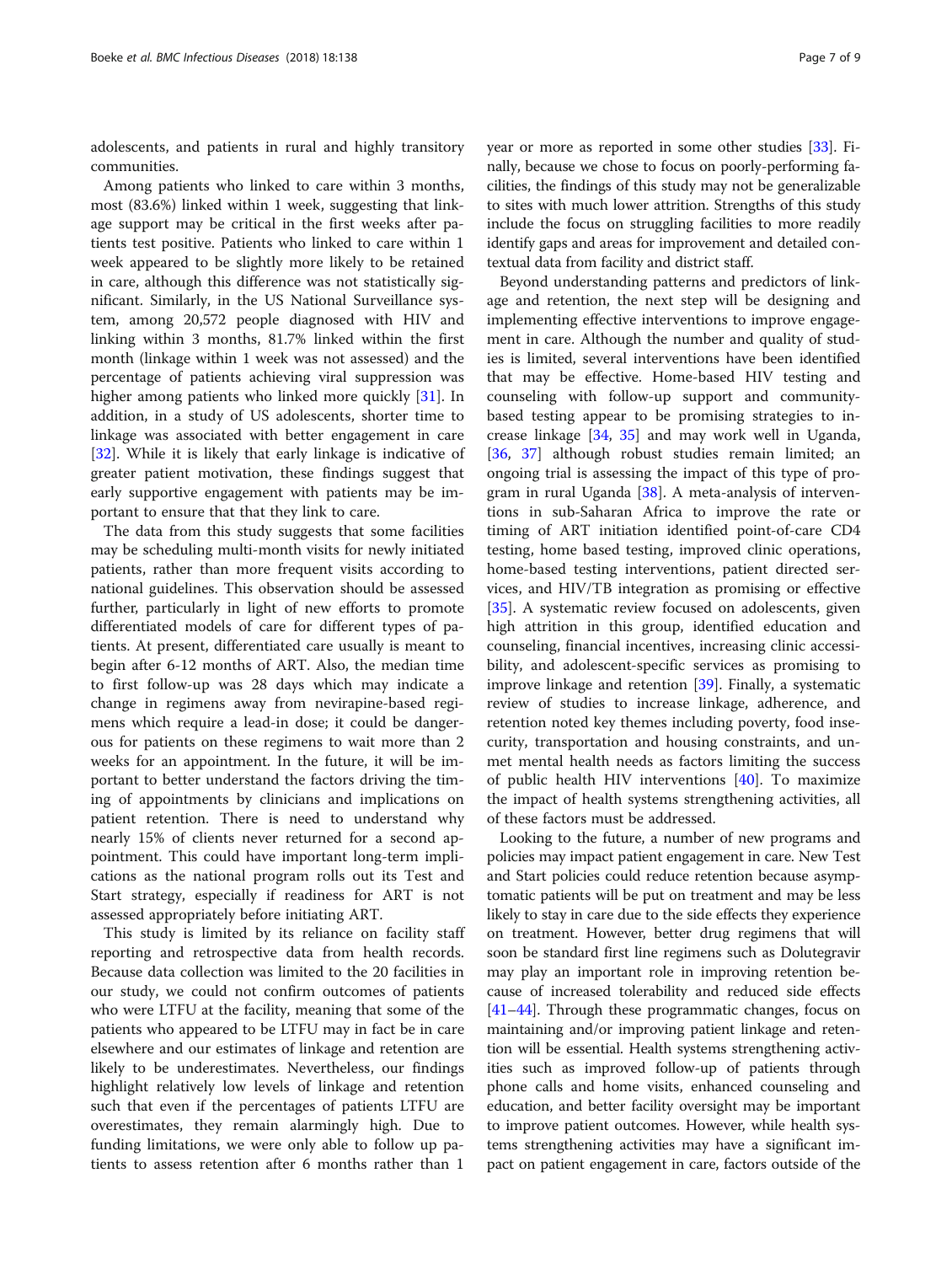<span id="page-7-0"></span>facility will continue to limit the success of any facilitylevel interventions. Addressing all factors leading to low linkage, retention, and follow-up, including persistent stigma around HIV, will be crucial to reduce patient morbidity and mortality and eliminate HIV globally.

## Conclusion

This study suggests that patients who test HIV-positive may benefit from immediate support in order to link to care in a timely manner. There should be additional focus on adolescents to improve linkage to care and retention in care in this age group. Further investigation is needed on clinician appointment scheduling practices and implications on retention.

## Additional files

[Additional file 1:](https://doi.org/10.1186/s12879-018-3042-8) Supplementary Results. This section provides additional facility-level information on existing barriers to patient follow-up, counseling, linkage to care, and retention in care. (DOCX 116 kb)

[Additional file 2:](https://doi.org/10.1186/s12879-018-3042-8) Table S1. This table provides the percentage of individuals linked to care and retained in care according to different definitions of linkage and retention, as well as the median (IQR) days from HIV diagnosis to linkage among patients who did link to care. (DOCX 14 kb)

#### Abbreviations

ART: Antiretroviral therapy; DHIS: District Health Information System; IQR: Interquartile range; LTFU: Lost to follow-up

#### Acknowledgements

The authors wish to thank the Uganda Ministry of Health for their support of this work, the healthcare workers, as well as the Clinton Health Access Initiative data collectors.

#### Funding

This study was funded through the UK Department for International Development (DFID) grant 202575-105. The funder had no role in the study design, data collection, analysis, interpretation of data, or writing the manuscript.

#### Availability of data and materials

The datasets used and/or analysed during the current study are available from the corresponding author on reasonable request.

#### Authors' contributions

CB, KG, AK, BA, EM, PN, VB, VM, BM, AM, and CK designed the study. VN, AR led implementation of the study and data collection. CB conducted the data analysis and wrote the initial draft of the manuscript. All authors critically interpreted study findings and read and approved the final manuscript.

#### Ethics approval and consent to participate

This Human Research study was approved by Makerere University School of Health Sciences Research and Ethics Committee (protocol #2016-032), the Uganda National Council for Science and Technology (#HS 2106), and Chesapeake IRB (#Pro00018902). Makerere University School of Health Sciences Research and Ethics Committee and Chesapeake IRB waived the need for informed consent for the facility-based retrospective data collection. Permission was obtained from the Ministry of Health, District Health Office, and facility in-charge to review patient records and gather data at each facility. Because patient data needed to be linked across data sources using patient ID number and name, data were not de-identified for analysis, but datasets were encrypted, password-protected, and accessible only to authorized members of the core study team.

#### Consent for publication

Not applicable.

#### Competing interests

The authors declare that they have no competing interests.

#### Publisher's Note

Springer Nature remains neutral with regard to jurisdictional claims in published maps and institutional affiliations.

#### Author details

<sup>1</sup> Clinton Health Access Initiative (CHAI), Boston, USA. <sup>2</sup>CHAI, Kampala, Uganda. <sup>3</sup>Ministry of Health, Kampala, Uganda. <sup>4</sup>383 Dorchester Road, Suite 400, Boston, Massachusetts 02127, USA.

### Received: 18 October 2017 Accepted: 12 March 2018 Published online: 23 March 2018

#### References

- 1. UNAIDS: HIV and AIDS estimates: Uganda. 2015.
- 2. UNAIDS: 90-90-90- an ambitious target to help end the AIDS epidemic. 2014.<br>3. Llganda MoH: O3.2014 Hoanda ART quarterly report. 2014.
- 3. Uganda MoH: Q3 2014 Uganda ART quarterly report. 2014.
- 4. Koole O, Tsui S, Wabwire-Mangen F, Kwesigabo G, Menten J, Mulenga M, Auld A, Agolory S, Mukadi YD, Colebunders R, et al. Retention and risk factors for attrition among adults in antiretroviral treatment programmes in Tanzania, Uganda and Zambia. Tropical Med Int Health. 2014;19(12):1397–410.
- 5. Organization UMoHSACPatWH: Implementing the test and treat policy for all HIV-infected children under 15 years of age: Uganda's experience. 2015.
- 6. USAID: Strengthening Uganda's Systems for Treating AIDS Nationally (SUSTAIN): quarterly report January 1-March 31. 2015.
- 7. O'Laughlin KN, Kasozi J, Rabideau DJ, Parker RA, Mulogo E, Faustin ZM, Greenwald KE, Doraiswamy S, Walensky RP, Bassett IV. The cascade of HIV care among refugees and nationals in Nakivale Refugee Settlement in Uganda. HIV Med. 2017;18:513.
- 8. Bogart LM, Naigino R, Maistrellis E, Wagner GJ, Musoke W, Mukasa B, Jumamil R, Wanyenze RK. Barriers to linkage to HIV Care in Ugandan Fisherfolk Communities: a qualitative analysis. AIDS Behav. 2016;20(10):2464–76.
- 9. Bogart LM, Wagner GJ, Musoke W, Naigino R, Linnemayr S, Maistrellis E, Klein DJ, Jumamil RB, Mukasa B, Bassett IV, et al. A comparison of homebased versus outreach event-based community HIV testing in Ugandan Fisherfolk Communities. AIDS Behav. 2017;21(2):547–60.
- 10. Mugasha C, Kigozi J, Kiragga A, Muganzi A, Sewankambo N, Coutinho A, Nakanjako D. Intra-facility linkage of HIV-positive mothers and HIV-exposed babies into HIV chronic care: rural and urban experience in a resource limited setting. PLoS One. 2014;9(12):e115171.
- 11. Geng EH, Odeny TA, Lyamuya R, Nakiwogga-Muwanga A, Diero L, Bwana M, Braitstein P, Somi G, Kambugu A, Bukusi E, et al. Retention in care and patient-reported reasons for undocumented transfer or stopping care among HIV-infected patients on antiretroviral therapy in Eastern Africa: application of a sampling-based approach. Clin Infect Dis. 2016;62(7):935–44.
- 12. Namusobya J, Semitala FC, Amanyire G, Kabami J, Chamie G, Bogere J, Jain V, Clark TD, Charlebois E, Havlir DV, et al. High retention in care among HIVinfected patients entering care with CD4 levels >350 cells/muL under routine program conditions in Uganda. Clin Infect Dis. 2013;57(9):1343–50.
- 13. Asiimwe SB, Kanyesigye M, Bwana B, Okello S, Muyindike W. Predictors of dropout from care among HIV-infected patients initiating antiretroviral therapy at a public sector HIV treatment clinic in sub-Saharan Africa. BMC Infect Dis. 2016;16:43.
- 14. Okoboi S, Ding E, Persuad S, Wangisi J, Birungi J, Shurgold S, Kato D, Nyonyintono M, Egessa A, Bakanda C, et al. Community-based ART distribution system can effectively facilitate long-term program retention and low-rates of death and virologic failure in rural Uganda. AIDS Res Ther. 2015;12:37.
- 15. World Health Organization. Consolidated guidelines on HIV testing services. Geneva: World Health Organization (WHO); 2015.
- 16. World Health Organization. Consolidated guidelines on the use of antiretroviral drugs for treating and preventing HIV infection: recommendations for a public health approach. Geneva: World Health Organization (WHO); 2016.
- 17. Kayigamba FR, Bakker MI, Fikse H, Mugisha V, Asiimwe A, Schim van der Loeff MF. Patient enrolment into HIV care and treatment within 90 days of HIV diagnosis in eight Rwandan health facilities: a review of facility-based registers. PLoS One. 2012;7(5):e36792.